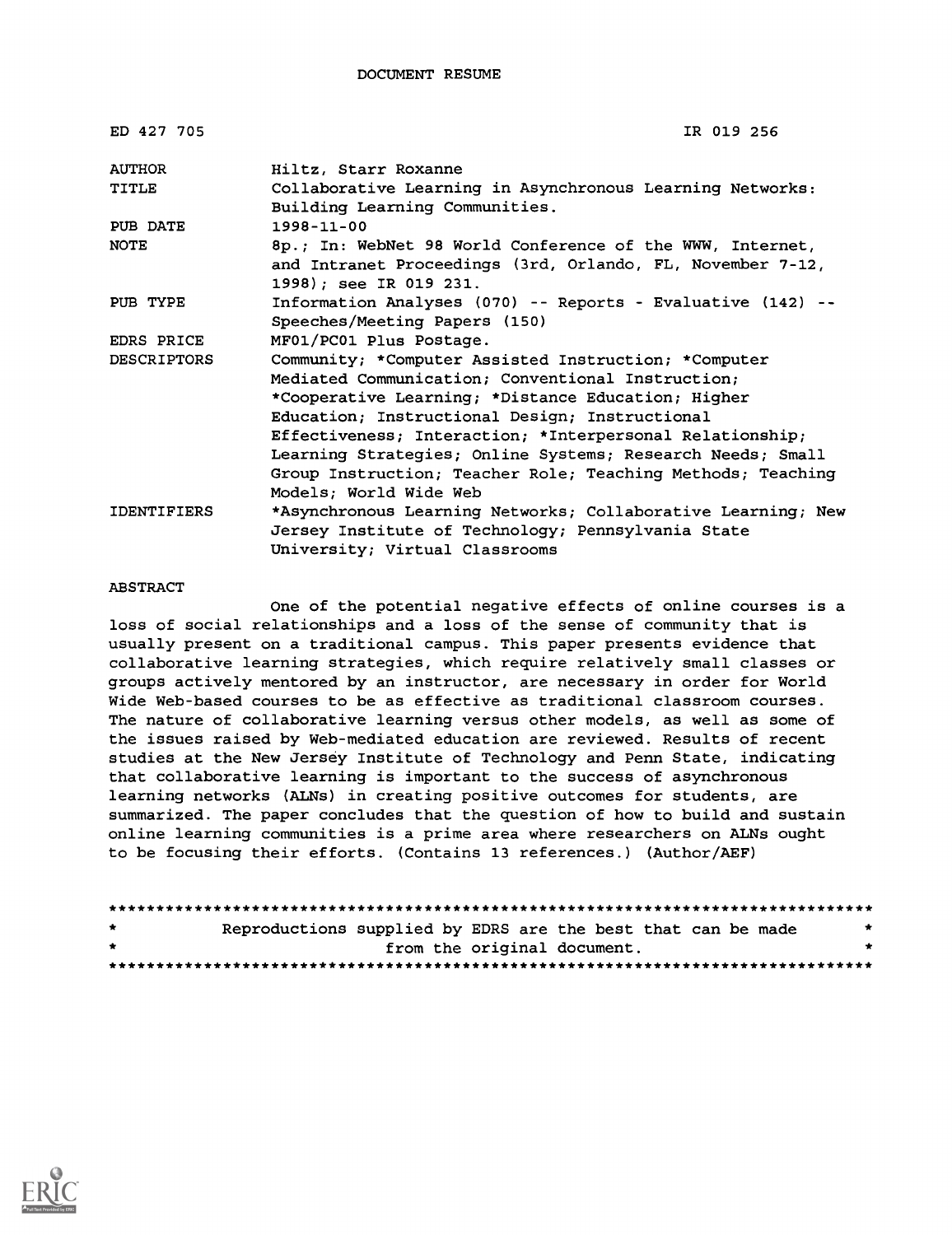# COLLABORATWE LEARNING IN ASYNCHRONOUS LEARNING NETWORKS: BUILDING LEARNING COMMUNITIES

"PERMISSION TO REPRODUCE THIS MATERIAL HAS BEEN GRANTED BY

G.H. Marks

TO THE EDUCATIONAL RESOURCES INFORMATION CENTER (ERIC)."

 $\frac{1}{20}$ 

Starr Roxanne Hiltz Distinguished Professor of Computer and Information Science New Jersey Institute of Technology Newark, NJ 07102 Email: roxanne@vc.njit.edu Homepage: http: / /eies.njit.edu/ -hiltz/

ABSTRACT: One of the potential negative effects of online courses is a loss of social relationships and of the sense of community that is usually present on a traditional campus. Evidence is presented that<br>collaborative learning strategies, which require relatively small classes<br>or groups actively mentored by an instructor, are necessary in order<br>for Web-bas courses.

# 1. INTRODUCTION

The use of the Internet to deliver "anytime, anywhere" education is frequently referred to by the name "asynchronous learning networks" (ALN). There are two possible models for the use of ALNs. One model is the "mass market:" emulate the previous, primarily "one way" distance learning delivery modes of sending material to students, receiving back individual assignments or test materials, and providing some means of limited one-to-one communication between the student and the instructor. Web pages might replace video for lectures, and email might replace surface mail for student-teacher correspondence, but it is basically the same pedagogical model. This does have the advantage to educational institutions that education can be very "cheap;" hundreds or even thousands of students can be accommodated in a single course. Inexpensive adjuncts can be hired to do the grading and communication.

A very different model is to use the technology to try to create the kind of learning community that can arise in a good graduate seminar. Typically this is where the students learn with and from one another, collaboratively, and the faculty member structures the topics, provides expertise, and works closely with students preparing their projects for presentation to the group. In this model, the faculty member is directly and actively involved in facilitating collaboration and group interaction among the learners, on a daily basis. There are limits to the number of students who can be successfully accommodated in such a "learning network" [Harasim, et. al. 1994] format. Though the numbers are approximately double the 10 to 15 that face to face seminars can easily include without making it difficult for everybody to participate actively in all the sessions, they nevertheless make the "learning network" or "learning community" a relatively expensive educational delivery choice. The question is: is it worth it? Is online collaborative learning really superior to using the web for students to individually interact with educational materials? How do both compare to traditional classrooms of various types (the small seminar style classroom, and the mass lecture hall)?

Our evidence on these matters is limited, but this paper will briefly describe some studies that have been conducted which provide some data to answer these questions.



- U.S. DEPARTMENT OF EDUCATION Office of Educational Research and Improvement EDUCATIONAL RESOURCES INFORMATION
- CENTER (ERIC) 0 This document has been reproduced as received from the person or organization originating it.
- 0 Minor changes have been made to improve reproduction quality.

Points of view or opinions stated in this document do not necessarily represent official OERI position or policy.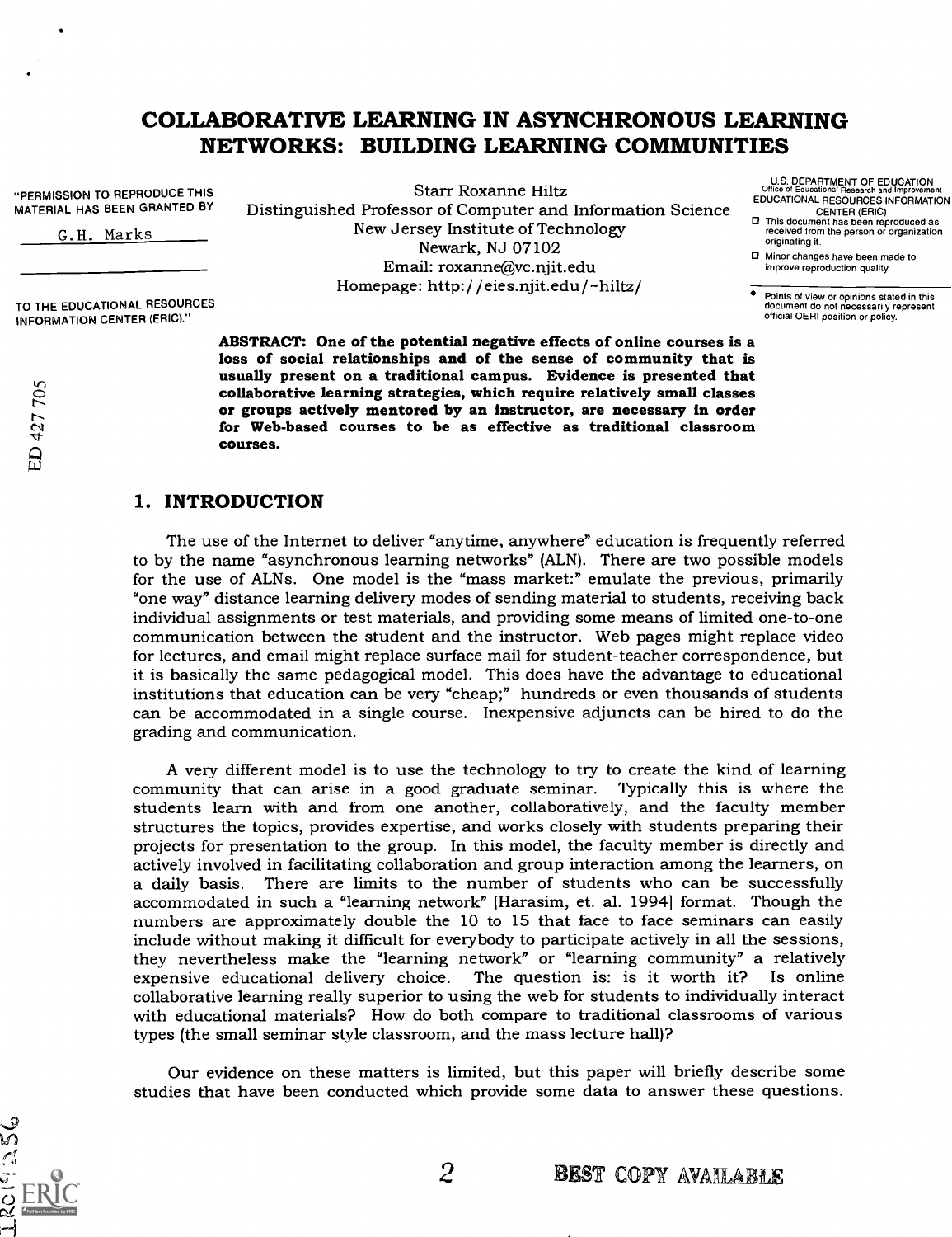First, however, it will review the nature of collaborative learning vs. other models, and some of the issues raised by Web-mediated education.

### 2. THE END OF COMMUNITY?

The issues raised here are not just of "acade mic" concern; they have been increasingly raised in the mass media, and have become issues of general public concern. Consider, for instance, the rather sensational headlines used to describe the release of some preliminary findings from a study of Internet users in Pittsburgh. "Researchers find sad, lonely world in Cyberspace (The New York Times, see figure 1) and "Study: Internet Causes Depression" (The Washington Post- see http:/ / search.washingtonpost.com/wpsrv/WAPO/19980831/ V000514-083198-idx.html ) certainly would make a prospective faculty member or student pause before signing up for an online course.

The issues raised in the Carnegie Mellon study of Pittsburgh Internet users are serious ones, but the sensationalism is troubling. As my colleague, John Sener of Virginia noted in an online commentary, "I think the creator of this headline should be sent to the blackboard and made to write 100 times: 'Correlation does not necessarily imply causation.' "... More importantly, statistical significance has been confused with substantive significance. Since when does a decrease from 66 people to 63 people in one's active "social circle" constitute a "sad lonely world?"

Computer-mediated communication can be the basis for people with shared interests to form and sustain relationships and communities [Hiltz and Wellman 1997]. Compared to communities "offline," computer-supported communities tend to be larger, more dispersed in space and time, more densely knit, and have members with more heterogeneous social characteristics but with more homogeneous att earlier fears to the contrary, online communities can provide emotional support and sociability as well as information and instrumental aid. However, for this to occur takes<br>both the right software to support group communication (a topic beyond the scope of this paper), but also an emphasis upon collaborative learning approaches rather than individual learning.

#### Exhibit 1: Excerpts from a Recent News Story August 30, 1998 Copyright 1998 The New York Times Company

#### Researchers Find Sad, Lonely World in Cyberspace By Amy Harmon

In the first concentrated study of the social and psychological effects of Internet use at home, researchers (including Robert Kraut) at Carnegie Mellon University have found that people who spend even a few hours a week online experience higher levels of depression and loneliness than they would have if they used the computer network less frequently... the new study... raises troubling questions about the nature of "virtual" communication and the disembodied relationships that are often formed in the vacuum of Cyberspace... Participants in the study reported a decline in interaction with family members and a reduction in their circles of friends that directly corresponded to the amount of time they spent online...

In measuring depression, the responses were plotted on a scale of 0 to 3, with 0 being the least depressed and 3 being the most depressed. Loneliness was plotted on a scale of 1 to 5... By the end of the study, the researchers found that one hour a week on the Internet led, on average, to an increase of .03, or 1 percent, on the depression scale, a loss

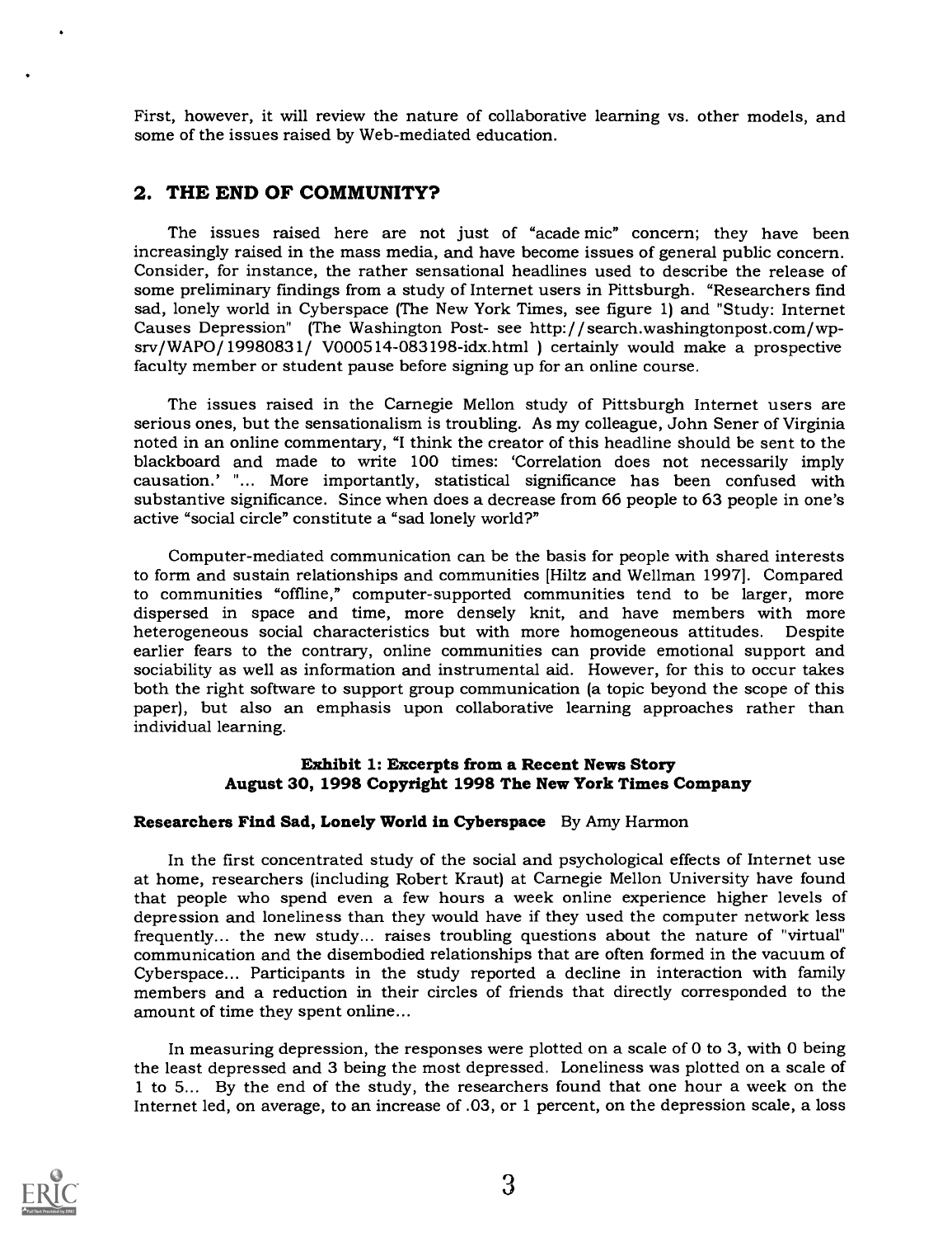of 2.7 members of the subject's social circle, which averaged 66 people, and an increase of .02, or four-tenths of 1 percent, on the loneliness scale.

The subjects exhibited wide variations in all three measured effects, and while the net effects were not large, they were statistically significant in demonstrating deterioration of social and psychological life, Kraut said. ..."Our hypothesis is there are more cases where you're building shallow relationships, leading to an overall decline in feeling of connection to other people," Kraut said.

The study tracked the behavior of 169 participants in the Pittsburgh area who were selected from four schools and community groups.... Because the study participants were not randomly selected, it is unclear how the findings apply to the general population. It is also conceivable that some unmeasured factor caused simultaneous increases in use of the Internet and decline in normal levels of social involvement. Moreover, the effect of Internet use varied depending on an individual's life patterns and type of use...

[HomeNet is at: http://homenet.andrew.cmu.edu/progress/]

#### End of exhibit

#### 3. WHAT IS COLLABORATIVE LEARNING?

Passive approaches to learning assume that students "learn" by receiving and assimilating knowledge individually, independent from others [Bouton and Garth 1983]. In contrast, active approaches present learning as a social process that takes place knowledge by formulating ideas into words, and these ideas are built upon through reactions and responses of others [Bouton and Garth 1983; Alavi 1994]. In other words, learning is not only active but also interactive.

In particular, collaborative or group learning refers to instructional methods that encourage students to work together on academic tasks. Collaborative learning is fundamentally different from the traditional "direct-transfer" or "one-way knowledge transmission" model in which the instructor is the only source of knowledge or skills [Harasim 1990].

In collaborative learning, instruction is learner-centered rather than teacher-centered and knowledge is viewed as a social construct, facilitated by peer interaction, evaluation and cooperation. Therefore, the role of the teacher changes from transferring knowledge to students (the "sage on the stage") to being a facilitator in the students' construction of their own knowledge (the "guide on the side"). Some examples of collaborative learning activities are seminar-style presentations and discussions, debates, group projects, simulation and role-playing exercises, and collaborative composition of essays, exam questions, stories or research plans [Hiltz and Turoff 1993]. This new conception of learning shifts away the focus from the teacher-student interaction to the role of peer relationships in educational success [Johnson 1981].

# 3. THE IMPORTANCE OF COLLABORATIVE LEARNING IN AN ALN ENVIRONMENT

There is no question that ALN's have disadvantages as well as advantages in comparison with traditional classrooms. The major advantage is convenience The major advantage is convenience ("anytime/anywhere"), which in turn facilitates students being able to have more total interaction each week with the teacher and with peers, and being able to learn at the pace

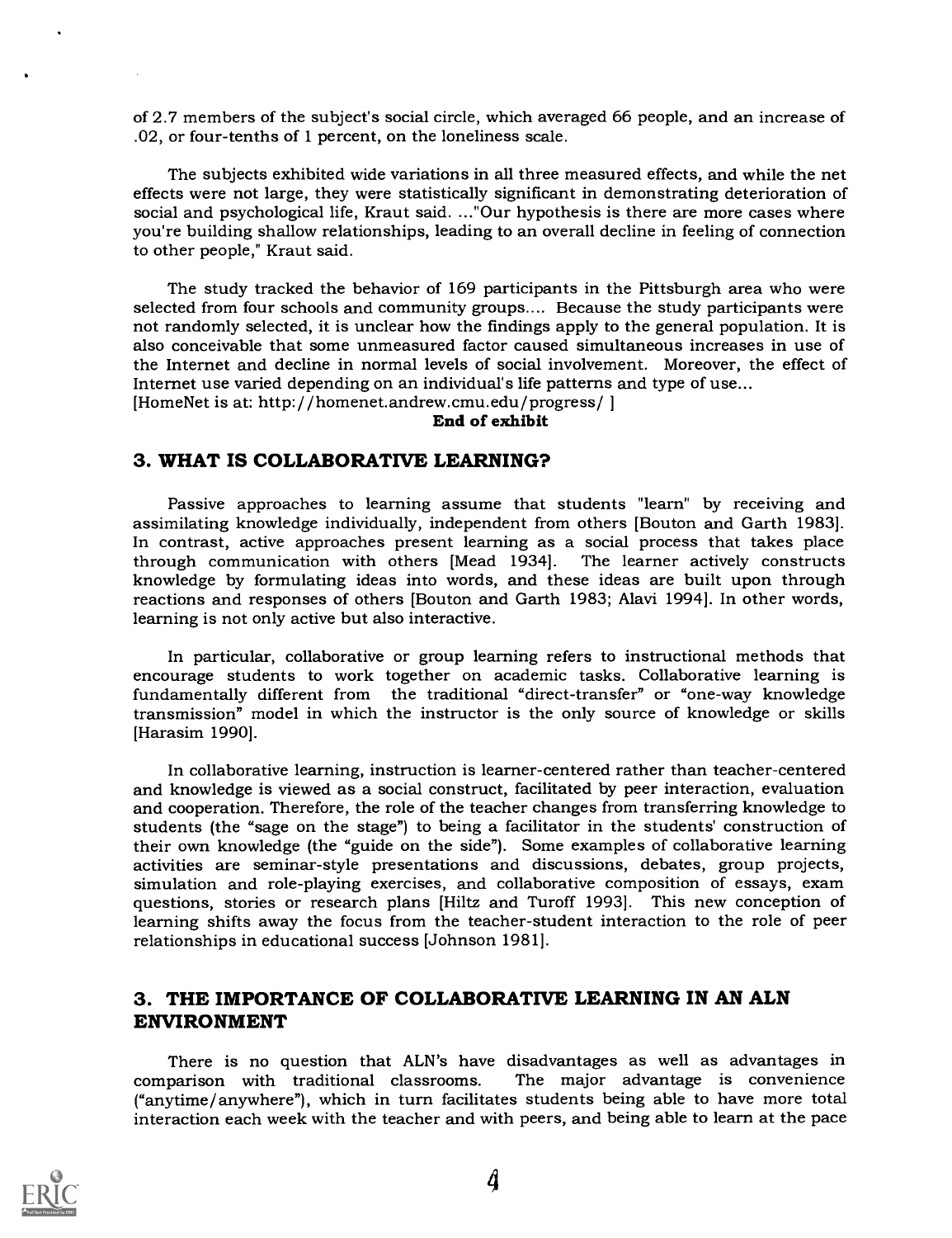and the times best suited to their individual needs. The major shortcomings are (1) limited bandwidth or "media richness" [Daft & Lengel 1986] and (2) the frustration of waiting an unpredictable amount of time to receive any reaction or feedback. The weaknesses of ALN as a mode of communication is the decrease of the feeling of "social" presence" of the teacher and the other group members. In turn, this can severely decrease feelings of motivation and involvement, and thus negatively affect the learning<br>outcomes. However, an emphasis on collaborative learning can emphasize the advantages and overcome some of the disadvantages of asynchronous computer-mediated communication.

Several studies have shown that collaborative learning strategies result in more student involvement with the course [Hiltz 1994], and more engagement in the learning process [Harasim 1990]. Collaborative learning methods are more effective than traditional methods in promoting student learning and achievement [Johnson 1981], and enhance student satisfaction with the learning and classroom experience. The next few pages briefly summarize some recent studies that provide evidence that collaborative learning is very important to the success of ALNs in creating positive outcomes for students.

#### 3.1. Field Trials on the "Virtual Classroo m®" at NJIT

In an ongoing project at NJIT spanning more than a decade, data have been collected not only on all students in sections using its ALN system, the Virtual Classroom® (VC), plus web pages and videotapes or CD ROM's for lecture type material, using roughly the same syllabus, in three other modes: traditional face-to-face, "traditional" distance mode of all video, and a combination of face-to-face and VC. The results for the post course questionnaire for a recent three year phase of the project (over 600 responses from students who used the system) and grade data for all three years will be summarized here. In the post-course questionnaire, students were requested to compare their experiences in their course which used VC, to that in other college courses delivered face-to-face. Generally, the results of these subjective evaluations were positive. For example:

- Over half of the students in the  $VC +$  video experimental sections felt that having this  $\bullet$ option available enabled them to complete more courses that semester than would have otherwise been possible (and thus make faster progress toward their degree).
- Subjectively, the majority of students feel that the V C improved the convenience of  $\bullet$ course access (73%), access to their professors (65%) , and the quality of learning (58%).
- $\bullet$ Correlation statistics support the theoretical premise that active participation online by both faculty and students, and the use of group or collaborative learning strategies in ALN, are positively related to desirable outcomes.

A multi-item scale was constructed to measure perceived degree of collaborative learning, which correlated significantly (p=<.001) with scales measuring overall course outcomes  $(R= .31, N= 749)$ , and overall rating of the virtual classroom experience  $(R= .30;$ N= 632).

Outcomes as measured by grades in the courses show no significant differences between modes. Only two courses showed significant differences, one in each direction. Course grades are only weakly correlated with most variables measured, except for overall grade point average  $(R<sup>2</sup>= .21, N= 1531, p = <.001)$ .

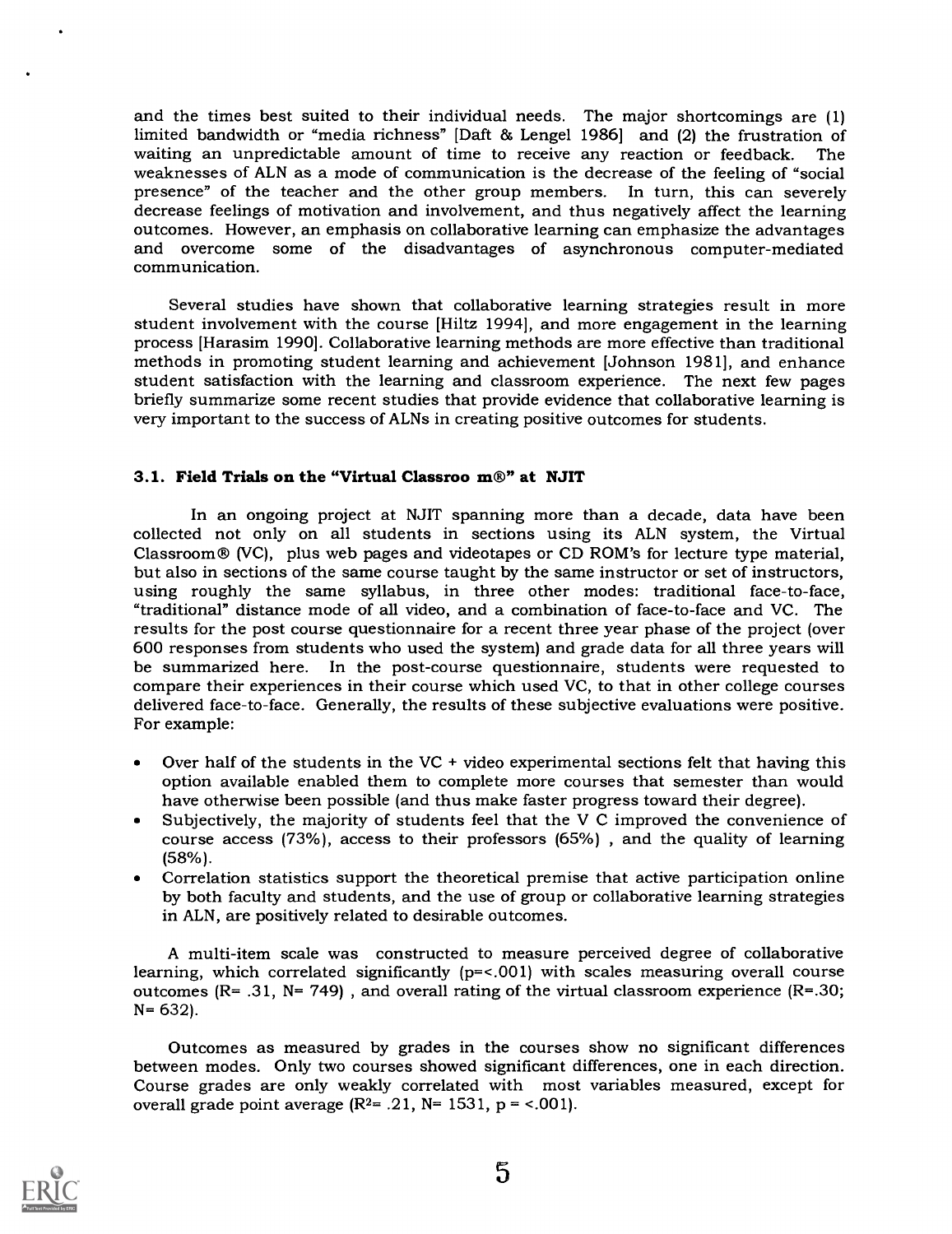Though the degree of perceived collaborative learning in the course correlates significantly with perceived outcomes, as noted above, "correlation is not causation." Being online is confounded with collaborative learning. In addition, all of the courses supposedly used collaborative learning approaches (though this was implemented better and more consistently in some courses than in others). We need a more experimental approach to test whether collaborative learning is a key mechanism in making ALN's effective, and the extent to which collaborative learning groups can be as effective as faceto-face collaborative learning groups.

#### 3.2 A Field Experiment on Collaborative Learning at NJIT

Recently completed dissertation research [Benbunan-Fich 1997] is based on a field experiment that compared groups and individuals solving ethical case scenarios, with and without computer-mediated communication support. A 2x2 factorial design crossing two modes of communication (offline with a task time of two hours vs. asynchronous computer conference with a task period of ten days; these times were established as optimal in pilot studies) and two types of teamwork (individuals working alone vs. individuals collaborating in groups) was designed to assess the separate and joint effects of medium of communication and collaborative vs. individual learning strategies. In both conditions, undergraduate students in a Computers and Society course received an ethical case scenario comprising the task one week ahead of time, and were permitted to use whatever written or other materials they wished while discussing the case. In the individual offline condition, students solved the case individually, in an in-class exercise like an open-book quiz, and received individual grades based on their own performance. In the individual online condition, students simply posted their individual responses online. In the group offline condition, team members discussed and solved the case by interacting face-to-face and prepared their report. In the group online condition, team members interacted asynchronously using a computer conference as the only means of communication, and submitted a group report.

Assignment of the 136 subjects to experimental conditions was done as close to randomly as possible some students were truly "distance" students and could not be assigned to come to campus. Students randomly assigned to a group condition were then randomly assigned to a specific group. Perceived learning was measured immediately after the experiment in the post-test questionnaire, using a seven item scale adapted from Hiltz (1994; Chronbach's alpha = .92). Quality of the analysis produced was rated by three expert judges on a number of dimensions, including the extent to which the correct legal principles were identified and applied to the scenario. "Actual" learning was measured in the final exam with two similar ethical scenarios, two weeks after the experiment ended.

The results indicate that working in groups, instead of alone, significantly increases motivation, perception of skill development and solution satisfaction. In terms of self-reported learning [Hiltz & Benbunan-Fich 1997], there is, as hypothesized, an interaction between medium of communication and group vs. individual learning. According to the results, conditions with (or without) both factors, i.e., individuals-manual and groups online, perceived higher learning than conditions in which only one of the factors was present.

The implications for ALN are that putting individuals online to interact with course materials is not as effective as the traditional classroom, but that using collaborative learning approaches can make online learning at least as effective as the traditional classroom.

#### 3.3. A Field Experiment at Penn State

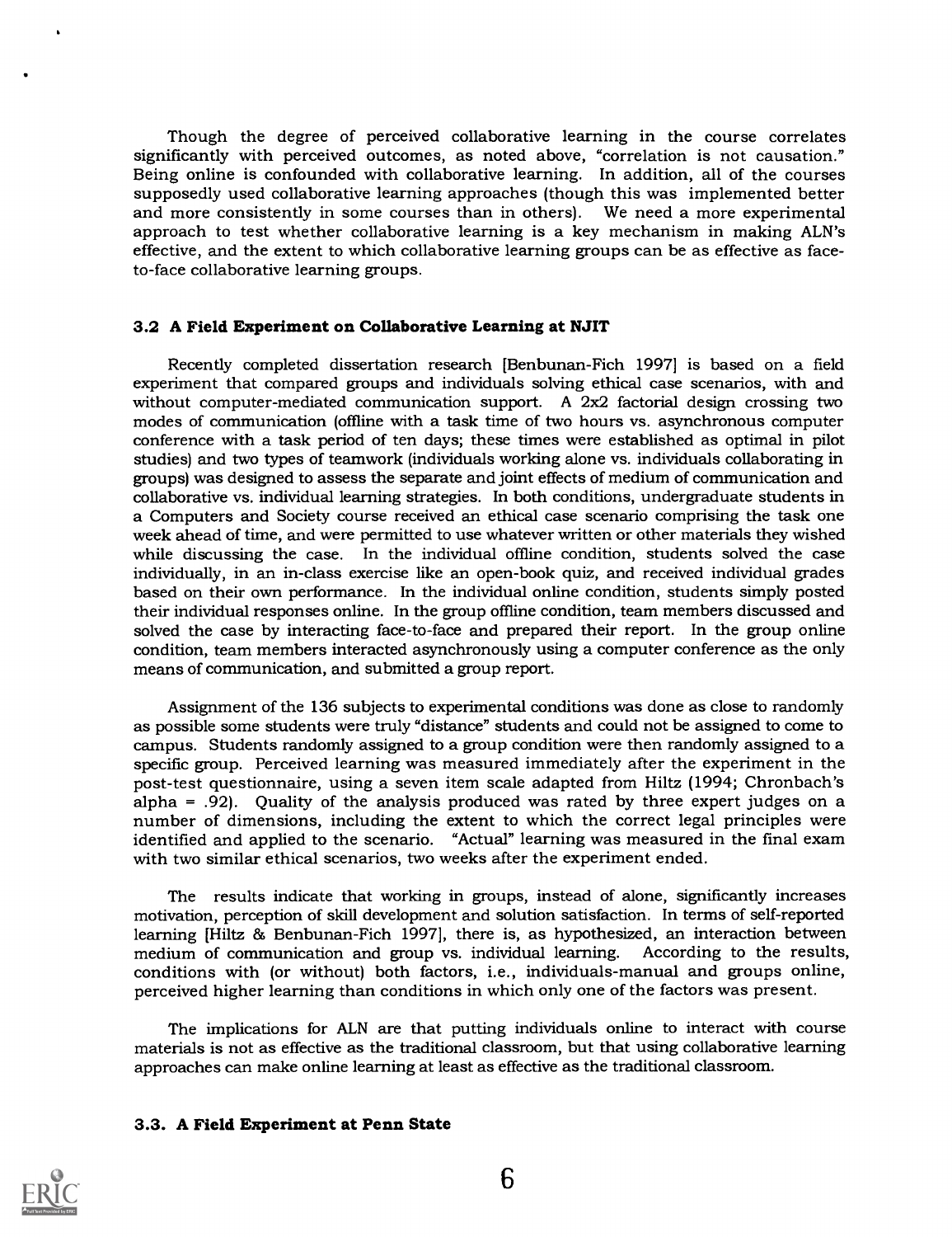A total of 43 graduate students participated in a recent experiment at Penn State Harrisburg conducted by Ocker and Yaverbaum [1998]. The vast majority (40) were parttime students with full-time employment (38). All students were enrolled in the core information systems class required of all MBA and MS/IS students. The authors point out that although there has been more than a decade of literature on computer-mediated communication in education, the research has been unclear as to whether it is an effective replacement for FtF collaboration.

This study sought to add to this body of research by exploring the effects of two modes of collaboration on student groups. Following a repeated-measures experimental design, each student group collaborated on two case studies, one using face-to-face collaboration and the other using asynchronous computer conferencing technology as a means of collaboration. The findings indicate that asynchronous collaboration is as effective as face-to-face collaboration in terms of learning, quality of solution, solution content, and satisfaction with the solution quality. However, students were significantly less satisfied with the asynchronous learning experience, both in terms of the group interaction process and the quality of group discussions.

## 4. SUMMARY AND CONCLUSION: CREATING AND SUSTAINING LEARNING COMMUNITIES

Collaborative learning designs are more effective for online learning than pedagogical approaches that emphasize individuals working alone with materials posted online. Software structures can be constructed which will support group collaboration. However, they can only facilitate the desired behavior, not produce it. For the group to adapt a structure of interaction that is collaborative in nature, the instructor must mold, model, and encourage the desired behavior, and the students must be able and willing to participate regularly.

A number of studies indicate that when collaborative learning is used in ALN delivery, "objective" results in terms of mastery of material and efficiency of education tend to be equal to or better than traditional face to face classes. However, even when collaborative learning is used, the current "state of the art" of systems plus pedagogy seems to lead to less feeling of community than is typically obtained in face to face small group interaction. The question of how to build and sustain online learning communities is thus a prime area where researchers on ALN ought to be focusing their efforts.

The most basic premise from which all online teaching should begin is that the goal is to build a learning community and to facilitate the exchange of ideas, information, and feelings among the members of the community. Every "electure" (electronic lecture) should be designed to include questions for discussion or response among groups of students, rather than simply representing one way transmission of "knowledge." The students, as well as the instructor, should be encouraged to raise new topics and ask questions of the class; and to respond to one another's contributions. This kind of daily interaction does demand constant attention from the instructor, and thus is a laborintensive mode of course delivery.

Colleges and universities ought to be concerned not with how fast they can 'put their courses up on the Web," but with finding out how this technology can be used to build and sustain learning communities. This does have fiscal implications: using collaborative

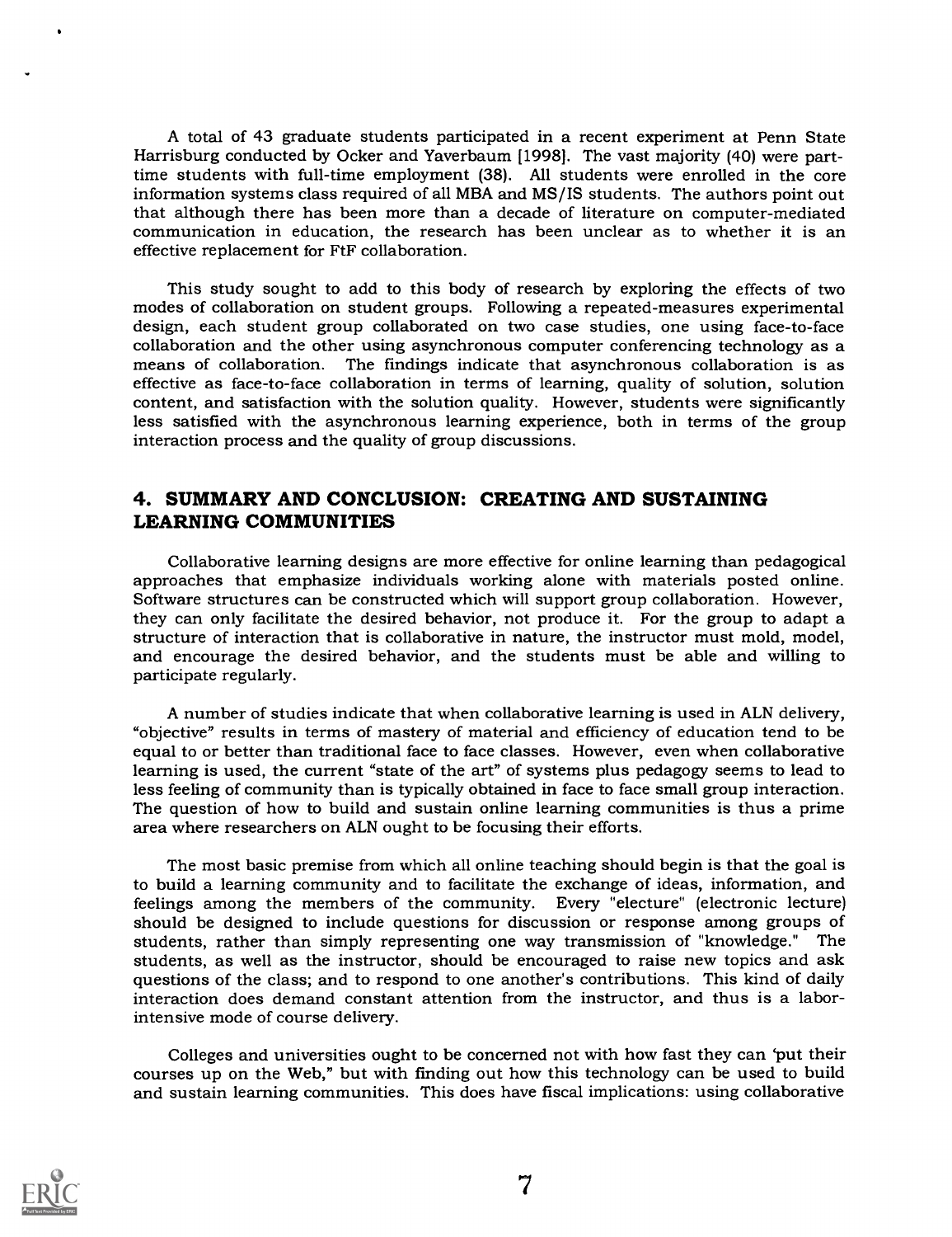learning approaches requires relatively small classes or sections of courses, which need daily attention from a faculty member.

#### REFERENCES

- [Alavi 1994]. Alavi, M. (1994). "Computer-Mediated Collaborative Learning: An Empirical Evaluation". MIS Quarterly. June, pp. 150-174.
- [Benbunan-Fich 19971. Benbunan-Fich, R. (1997). Effects of Computer-Mediated Communication Systems on Learning, Performance and Satisfaction: A Comparison of Groups and Individuals Solving Ethical Case Scenarios. Ph.D. dissertation, Rutgers University/NJIT joint program in the Management of Computer Systems.
- [Bouton & Garth 1983]. Bouton, C. and Garth, R. Y. (1983). Learning in Groups. San Francisco: Jossey-Bass, Inc.
- [Daft & Lengel 1986]. Daft, R. L and Lengel R. H. (1986). Organizational information requirements, media richness and structural design. Management Science, Vol. 32, N.5, 554-571.
- [Harasim 1990]. Harasim, L. Ed. (1990). On-Line Education: Perspectives on a new medium, New York: Praeger/Greenwood.
- [Harasim et. al. 1995]. Harasim, L., Hiltz, S. R., Teles, L., and Turoff, M., (1995). Learning Networks: A Field Guide to Teaching and Learning Online. Cambridge MA: MIT Press.
- [Hiltz 1994]. Hiltz, S. R. (1994). The Virtual Classroom: Learning without limits via computer networks. New Jersey: Ablex Publishing Corporation.
- [Hiltz & Benbunan 1997]. Hiltz, S. R. and Benbunan-Fich, R. (1997). Evaluating the Importance of Collaborative Learning in ALN's. Paper submitted for Frontiers in Education session on Evaluating Asynchronous Learning Networks, November.
- [Hiltz & Turoff 1978/1993]. Hiltz, S. R. and Turoff, M. (1978/1993). The Network Nation: Human Communication via Computer. Revised edition, Cambridge MA: MIT Press. .
- [Hiltz & Wellman 1997]. Hiltz, S. R. and Wellman, B. (1997). Asynchronous learning networks as a virtual classroom. Communications of the ACM, Vol. 40, N. 9, September, pp. 44-49.
- [Johnson 1981]. Johnson, D. W. (1981). Student-student interaction: The neglected variable in education. Educational Research, Vol. 10, N.1, pp. 5-10.
- [Mead 1934]. Mead, G. H., (1934). Mind, Self and Society. Chicago, U. of Chicago Press.
- [Ocker & Yaverbaum 1998]. Ocker, R. J. and Yaverbaum, Gayle J. (1998). Asynchronous Computer-mediated Communication versus Face-to-face Collaboration: Results on Student Learning, Quality and Satisfaction. Working paper, School of Business Administration, Pennsylvania State University at Harrisburg.

#### ACKNOWLEDGMENTS

Development and research on the use of asynchronous learning networks at NJIT has been supported by the Alfred P. Sloan Foundation and the Center for Multimedia Research at NJIT, through a grant from the New Jersey Commission on Science and Technology. Continuing research on appropriate software structures for collaborative work via asynchronous computer-mediated communication is partially supported by grants from the National Science Foundation (NSF-IRI-9015236). The opinions expressed in this paper are solely those of the author. I am grateful to the many colleagues and students who made this research possible, with special thanks to Raquel Benbunan, Ellen Schreihofer, Murray Turoff, and Beth Anne Mardekian.